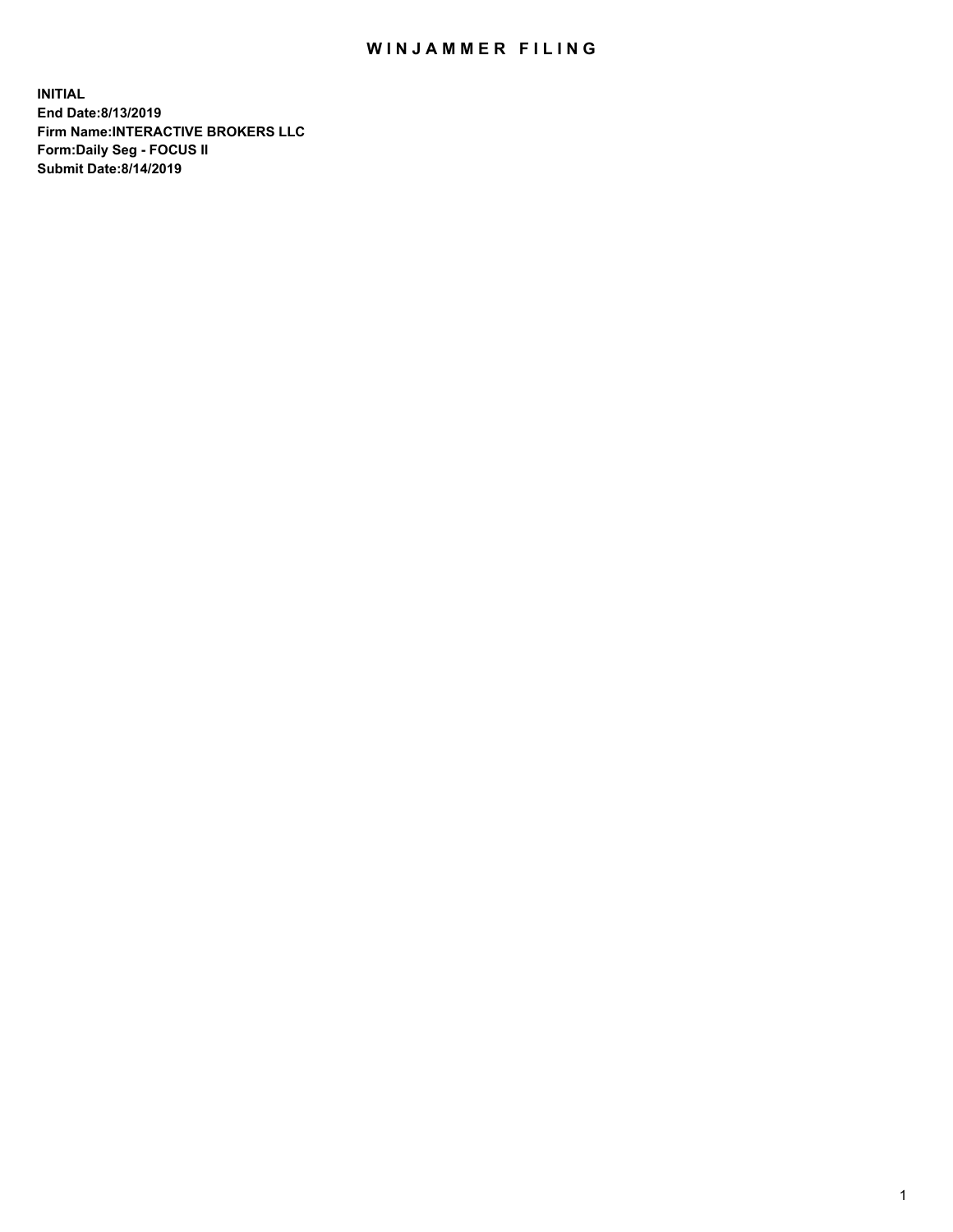**INITIAL End Date:8/13/2019 Firm Name:INTERACTIVE BROKERS LLC Form:Daily Seg - FOCUS II Submit Date:8/14/2019 Daily Segregation - Cover Page**

| Name of Company                                                                                                                                                                                                                                                                                                                | <b>INTERACTIVE BROKERS LLC</b>                                                                  |
|--------------------------------------------------------------------------------------------------------------------------------------------------------------------------------------------------------------------------------------------------------------------------------------------------------------------------------|-------------------------------------------------------------------------------------------------|
| <b>Contact Name</b>                                                                                                                                                                                                                                                                                                            | James Menicucci                                                                                 |
| <b>Contact Phone Number</b>                                                                                                                                                                                                                                                                                                    | 203-618-8085                                                                                    |
| <b>Contact Email Address</b>                                                                                                                                                                                                                                                                                                   | jmenicucci@interactivebrokers.c<br>$om$                                                         |
| FCM's Customer Segregated Funds Residual Interest Target (choose one):<br>a. Minimum dollar amount: ; or<br>b. Minimum percentage of customer segregated funds required:% ; or<br>c. Dollar amount range between: and; or<br>d. Percentage range of customer segregated funds required between:% and%.                         | $\overline{\mathbf{0}}$<br>$\overline{\mathbf{0}}$<br>155,000,000 245,000,000<br>0 <sub>0</sub> |
| FCM's Customer Secured Amount Funds Residual Interest Target (choose one):<br>a. Minimum dollar amount: ; or<br>b. Minimum percentage of customer secured funds required:%; or<br>c. Dollar amount range between: and; or<br>d. Percentage range of customer secured funds required between:% and%.                            | $\overline{\mathbf{0}}$<br>$\pmb{0}$<br>80,000,000 120,000,000<br>0 <sub>0</sub>                |
| FCM's Cleared Swaps Customer Collateral Residual Interest Target (choose one):<br>a. Minimum dollar amount: ; or<br>b. Minimum percentage of cleared swaps customer collateral required:% ; or<br>c. Dollar amount range between: and; or<br>d. Percentage range of cleared swaps customer collateral required between:% and%. | $\overline{\mathbf{0}}$<br>$\overline{\mathbf{0}}$<br>0 <sub>0</sub><br>0 <sub>0</sub>          |

Attach supporting documents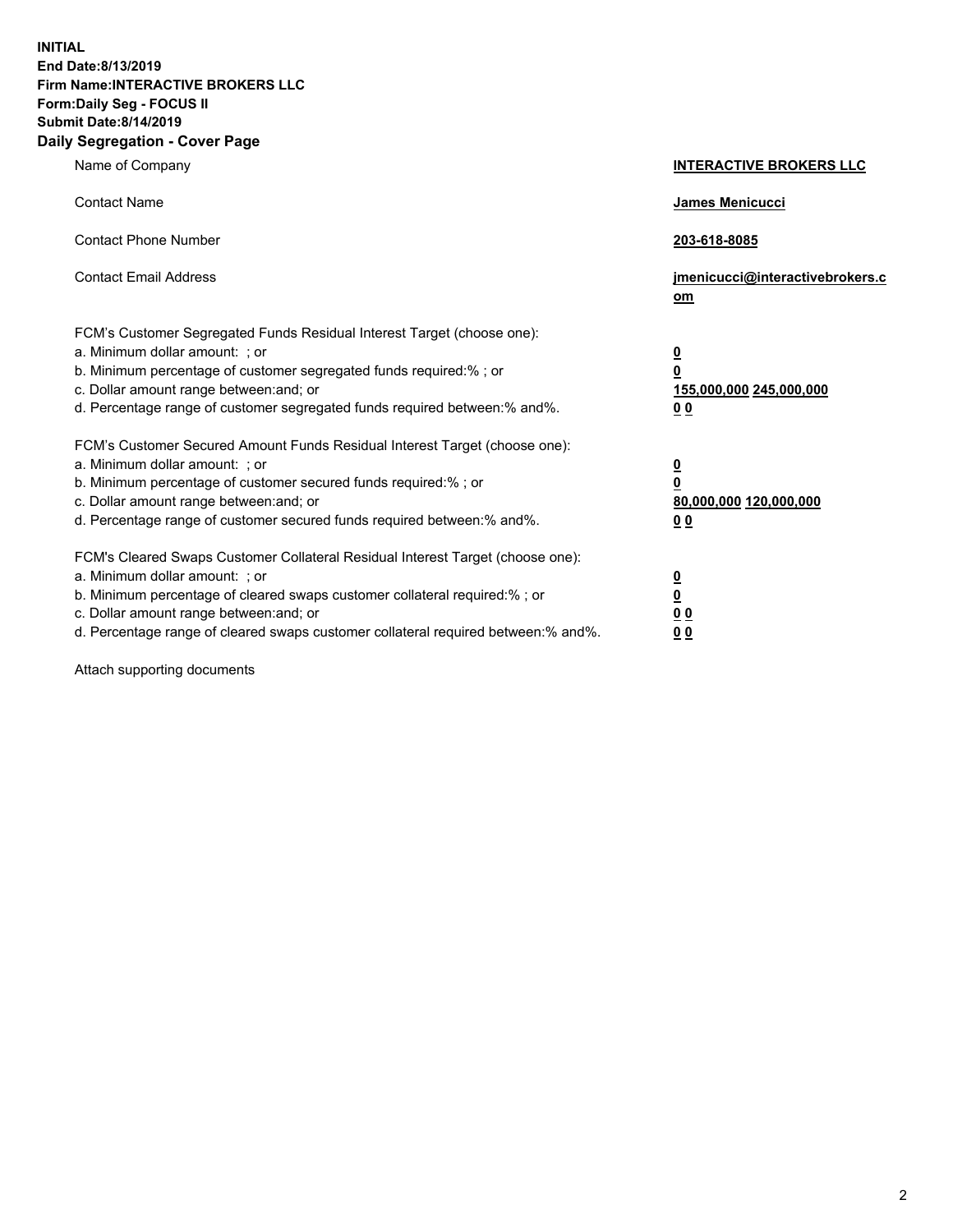## **INITIAL End Date:8/13/2019 Firm Name:INTERACTIVE BROKERS LLC Form:Daily Seg - FOCUS II Submit Date:8/14/2019 Daily Segregation - Secured Amounts**

|     | Daily Segregation - Secured Amounts                                                                        |                                                         |
|-----|------------------------------------------------------------------------------------------------------------|---------------------------------------------------------|
|     | Foreign Futures and Foreign Options Secured Amounts                                                        |                                                         |
|     | Amount required to be set aside pursuant to law, rule or regulation of a foreign                           | $0$ [7305]                                              |
|     | government or a rule of a self-regulatory organization authorized thereunder                               |                                                         |
| 1.  | Net ledger balance - Foreign Futures and Foreign Option Trading - All Customers                            |                                                         |
|     | A. Cash                                                                                                    | 482,790,742 [7315]                                      |
|     | B. Securities (at market)                                                                                  | $0$ [7317]                                              |
| 2.  | Net unrealized profit (loss) in open futures contracts traded on a foreign board of trade                  | 16,681,114 [7325]                                       |
| 3.  | Exchange traded options                                                                                    |                                                         |
|     | a. Market value of open option contracts purchased on a foreign board of trade                             | <b>86,198</b> [7335]                                    |
|     | b. Market value of open contracts granted (sold) on a foreign board of trade                               | -31,271 [7337]                                          |
| 4.  | Net equity (deficit) (add lines 1. 2. and 3.)                                                              | 499,526,783 [7345]                                      |
| 5.  | Account liquidating to a deficit and account with a debit balances - gross amount                          | 23,551 [7351]                                           |
|     | Less: amount offset by customer owned securities                                                           | 0 [7352] 23,551 [7354]                                  |
| 6.  | Amount required to be set aside as the secured amount - Net Liquidating Equity                             | 499,550,334 [7355]                                      |
|     | Method (add lines 4 and 5)                                                                                 |                                                         |
| 7.  | Greater of amount required to be set aside pursuant to foreign jurisdiction (above) or line                | 499,550,334 [7360]                                      |
|     | 6.                                                                                                         |                                                         |
| 1.  | FUNDS DEPOSITED IN SEPARATE REGULATION 30.7 ACCOUNTS<br>Cash in banks                                      |                                                         |
|     | A. Banks located in the United States                                                                      |                                                         |
|     | B. Other banks qualified under Regulation 30.7                                                             | 69,067,456 [7500]<br>0 [7520] 69,067,456 [7530]         |
| 2.  | Securities                                                                                                 |                                                         |
|     | A. In safekeeping with banks located in the United States                                                  | 461,918,962 [7540]                                      |
|     | B. In safekeeping with other banks qualified under Regulation 30.7                                         | 0 [7560] 461,918,962 [7570]                             |
| 3.  | Equities with registered futures commission merchants                                                      |                                                         |
|     | A. Cash                                                                                                    | $0$ [7580]                                              |
|     | <b>B.</b> Securities                                                                                       | $0$ [7590]                                              |
|     | C. Unrealized gain (loss) on open futures contracts                                                        | $0$ [7600]                                              |
|     | D. Value of long option contracts                                                                          | $0$ [7610]                                              |
|     | E. Value of short option contracts                                                                         | 0 [7615] 0 [7620]                                       |
| 4.  | Amounts held by clearing organizations of foreign boards of trade                                          |                                                         |
|     | A. Cash                                                                                                    | $0$ [7640]                                              |
|     | <b>B.</b> Securities                                                                                       | $0$ [7650]                                              |
|     | C. Amount due to (from) clearing organization - daily variation                                            | $0$ [7660]                                              |
|     | D. Value of long option contracts                                                                          | $0$ [7670]                                              |
|     | E. Value of short option contracts                                                                         | 0 [7675] 0 [7680]                                       |
| 5.  | Amounts held by members of foreign boards of trade                                                         |                                                         |
|     | A. Cash                                                                                                    | 66,941,843 [7700]                                       |
|     | <b>B.</b> Securities                                                                                       | $0$ [7710]                                              |
|     | C. Unrealized gain (loss) on open futures contracts                                                        | 21,714,378 [7720]                                       |
|     | D. Value of long option contracts                                                                          | 86,198 [7730]                                           |
|     | E. Value of short option contracts                                                                         | <u>-<b>31,271</b> [</u> 7735] <u>88,711,148 [</u> 7740] |
| 6.  | Amounts with other depositories designated by a foreign board of trade                                     | $0$ [7760]                                              |
| 7.  | Segregated funds on hand                                                                                   | $0$ [7765]                                              |
| 8.  | Total funds in separate section 30.7 accounts                                                              | 619,697,566 [7770]                                      |
| 9.  | Excess (deficiency) Set Aside for Secured Amount (subtract line 7 Secured Statement<br>Page 1 from Line 8) | 120, 147, 232 [7380]                                    |
| 10. | Management Target Amount for Excess funds in separate section 30.7 accounts                                | 80,000,000 [7780]                                       |
| 11. | Excess (deficiency) funds in separate 30.7 accounts over (under) Management Target                         | 40,147,232 [7785]                                       |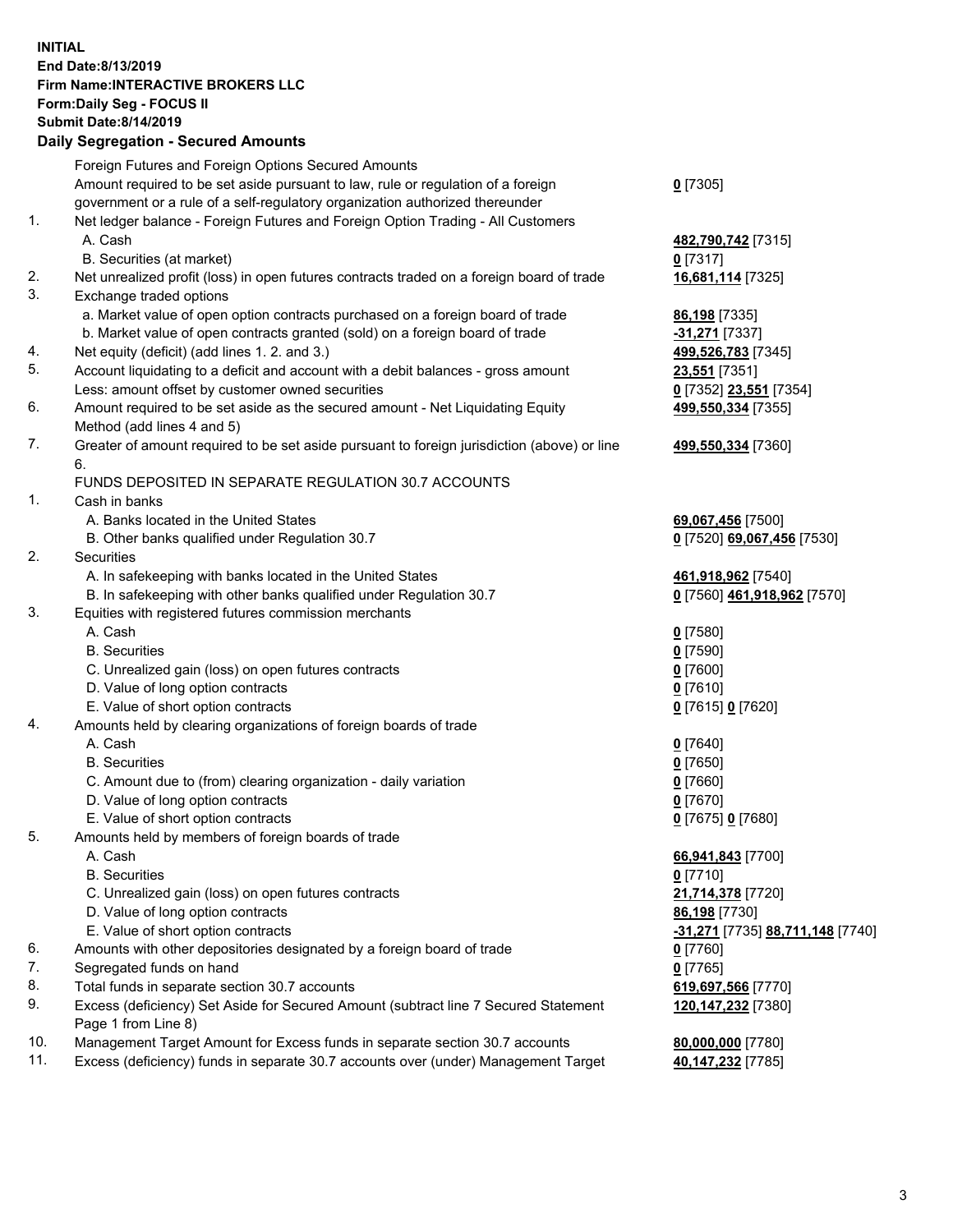**INITIAL End Date:8/13/2019 Firm Name:INTERACTIVE BROKERS LLC Form:Daily Seg - FOCUS II Submit Date:8/14/2019 Daily Segregation - Segregation Statement** SEGREGATION REQUIREMENTS(Section 4d(2) of the CEAct) 1. Net ledger balance A. Cash **4,231,196,170** [7010] B. Securities (at market) **0** [7020] 2. Net unrealized profit (loss) in open futures contracts traded on a contract market **-123,420,019** [7030] 3. Exchange traded options A. Add market value of open option contracts purchased on a contract market **253,652,811** [7032] B. Deduct market value of open option contracts granted (sold) on a contract market **-292,361,199** [7033] 4. Net equity (deficit) (add lines 1, 2 and 3) **4,069,067,763** [7040] 5. Accounts liquidating to a deficit and accounts with debit balances - gross amount **1,211,667** [7045] Less: amount offset by customer securities **0** [7047] **1,211,667** [7050] 6. Amount required to be segregated (add lines 4 and 5) **4,070,279,430** [7060] FUNDS IN SEGREGATED ACCOUNTS 7. Deposited in segregated funds bank accounts A. Cash **1,015,438,350** [7070] B. Securities representing investments of customers' funds (at market) **1,898,466,100** [7080] C. Securities held for particular customers or option customers in lieu of cash (at market) **0** [7090] 8. Margins on deposit with derivatives clearing organizations of contract markets A. Cash **5,654,060** [7100] B. Securities representing investments of customers' funds (at market) **1,387,989,212** [7110] C. Securities held for particular customers or option customers in lieu of cash (at market) **0** [7120] 9. Net settlement from (to) derivatives clearing organizations of contract markets **2,942,893** [7130] 10. Exchange traded options A. Value of open long option contracts **253,774,452** [7132] B. Value of open short option contracts **-292,523,971** [7133] 11. Net equities with other FCMs A. Net liquidating equity **0** [7140] B. Securities representing investments of customers' funds (at market) **0** [7160] C. Securities held for particular customers or option customers in lieu of cash (at market) **0** [7170] 12. Segregated funds on hand **0** [7150] 13. Total amount in segregation (add lines 7 through 12) **4,271,741,096** [7180] 14. Excess (deficiency) funds in segregation (subtract line 6 from line 13) **201,461,666** [7190] 15. Management Target Amount for Excess funds in segregation **155,000,000** [7194] **46,461,666** [7198]

16. Excess (deficiency) funds in segregation over (under) Management Target Amount Excess

4